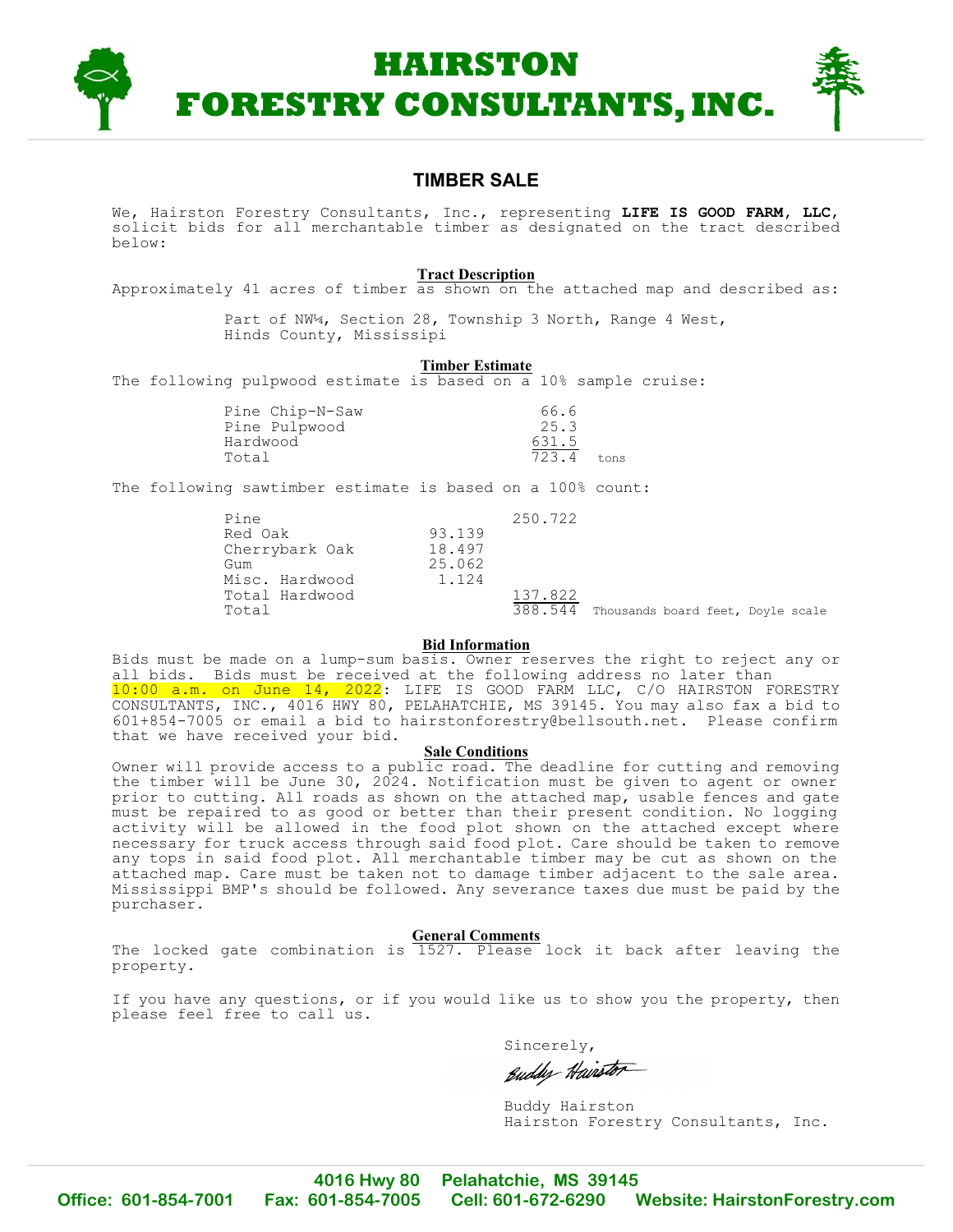# **Life Is Good Farm, LLC**

|                                     | <b>DBH</b>            |                   | 14            | 16                      | 18                      | 20                      | 22                   | 24                               | 26                      | 28                   | 30                               | 32                      | 34                   | 36                   | 38                   | 40                           | <b>Totals</b>  |
|-------------------------------------|-----------------------|-------------------|---------------|-------------------------|-------------------------|-------------------------|----------------------|----------------------------------|-------------------------|----------------------|----------------------------------|-------------------------|----------------------|----------------------|----------------------|------------------------------|----------------|
| Sawtimber<br>$(100%$ Count)<br>Pine | Pine                  | # Trees<br>Volume | 93<br>10.012  | 127<br>23.850           | 182<br>50.393           | 148<br>56.701           | 69<br>33.763         | 48<br>30.722                     | 31<br>23.795            | 16<br>15.744         | 5<br>5.742                       | $\mathbb O$<br>0.000    | $\mathbb O$<br>0.000 | $\mathbb O$<br>0.000 | $\mathbb O$<br>0.000 | $\mathsf 0$<br>0.000         | 719<br>250.722 |
|                                     |                       |                   |               |                         |                         |                         |                      |                                  |                         |                      |                                  |                         |                      |                      |                      |                              |                |
|                                     | <b>Red Oak</b>        | # Trees<br>Volume | 92<br>5.442   | 132<br>14.740           | 114<br>19.749           | 91<br>21.357            | 38<br>10.825         | 28<br>10.290                     | 10<br>4.011             | 8<br>4.139           | $\overline{a}$<br>1.034          | $\overline{a}$<br>1.552 | $\circ$<br>0.000     | $\mathbb O$<br>0.000 | $\mathbb O$<br>0.000 | $\circ$<br>0.000             | 517<br>93.139  |
|                                     | Cherrybark Oak        | # Trees<br>Volume | 12<br>0.765   | 17<br>2.137             | $21\,$<br>4.043         | $11\,$<br>2.817         | $\epsilon$<br>2.061  | $\overline{\mathbf{3}}$<br>1.362 | $\overline{4}$<br>1.996 | $\sqrt{2}$<br>1.102  | $\overline{\mathbf{3}}$<br>2.214 | $\mathbb O$<br>0.000    | $\mathbb O$<br>0.000 | $\mathbb O$<br>0.000 | $\circ$<br>0.000     | $\mathsf{O}\xspace$<br>0.000 | 79<br>18.497   |
|                                     | Gum                   | # Trees<br>Volume | 57<br>3.897   | 61<br>7.758             | 32<br>6.096             | 14<br>3.595             | 5<br>1.645           | $\overline{4}$<br>1.452          | $\,1\,$<br>0.619        | $\mathbb O$<br>0.000 | $\mathbb O$<br>0.000             | $\mathbb O$<br>0.000    | $\mathbb O$<br>0.000 | $\mathbb O$<br>0.000 | $\mathbb O$<br>0.000 | $\mathbb O$<br>0.000         | 174<br>25.062  |
|                                     | Misc. Hdwd.           | # Trees<br>Volume | 8<br>0.411    | $\overline{4}$<br>0.288 | $\overline{a}$<br>0.200 | $\overline{1}$<br>0.225 | $\mathbb O$<br>0.000 | $\mathbb O$<br>0.000             | $\mathbb O$<br>0.000    | $\mathbb O$<br>0.000 | $\mathbb O$<br>0.000             | $\mathbb O$<br>0.000    | $\mathbb O$<br>0.000 | $\mathbb O$<br>0.000 | $\mathbb O$<br>0.000 | $\mathsf{O}\xspace$<br>0.000 | 15<br>1.124    |
|                                     |                       |                   |               |                         |                         |                         |                      |                                  |                         |                      |                                  |                         |                      |                      |                      |                              |                |
|                                     |                       |                   |               |                         |                         |                         |                      |                                  |                         |                      |                                  |                         |                      |                      |                      |                              |                |
|                                     |                       |                   |               |                         |                         |                         |                      |                                  |                         |                      |                                  |                         |                      |                      |                      |                              |                |
|                                     |                       |                   |               |                         |                         |                         |                      |                                  |                         |                      |                                  |                         |                      |                      |                      |                              |                |
|                                     |                       |                   |               |                         |                         |                         |                      |                                  |                         |                      |                                  |                         |                      |                      |                      |                              |                |
| Hardwood Sawtimber (100% Count)     |                       |                   |               |                         |                         |                         |                      |                                  |                         |                      |                                  |                         |                      |                      |                      |                              |                |
|                                     |                       |                   |               |                         |                         |                         |                      |                                  |                         |                      |                                  |                         |                      |                      |                      |                              |                |
|                                     |                       |                   |               |                         |                         |                         |                      |                                  |                         |                      |                                  |                         |                      |                      |                      |                              |                |
|                                     |                       |                   |               |                         |                         |                         |                      |                                  |                         |                      |                                  |                         |                      |                      |                      |                              |                |
|                                     |                       |                   |               |                         |                         |                         |                      |                                  |                         |                      |                                  |                         |                      |                      |                      |                              |                |
|                                     | <b>Total Hardwood</b> | # Trees<br>Volume | 169<br>10.515 | 214<br>24.923           | 169<br>30.088           | 117<br>27.994           | 49<br>14.531         | 35<br>13.104                     | 15<br>6.626             | 10<br>5.241          | 5<br>3.248                       | $\overline{a}$<br>1.552 | $\circ$<br>0.000     | $\mathbb O$<br>0.000 | $\circ$<br>0.000     | $\circ$<br>0.000             | 785<br>137.822 |

|                     | <b>DBH</b> |         | 10   | 12   | Total |
|---------------------|------------|---------|------|------|-------|
| eje<br>S            | Pine       | # Trees | 70   | 60   | 130   |
| ဖိ<br>$\frac{1}{2}$ |            | Volume  | 29.3 | 37.3 | 66.6  |

| <b>DBH</b> |         | 10   | 12   | <b>Total</b> | ত ৯                          | <b>DBH</b> |                   |             |              | 10           | 12           | 14         | 16         | Total          |
|------------|---------|------|------|--------------|------------------------------|------------|-------------------|-------------|--------------|--------------|--------------|------------|------------|----------------|
| Pine       | # Trees | 70   | 60   | 130          | ਨ                            | Pine       | # Trees           | ∠∪          |              |              |              |            |            | 90             |
|            | Volume  | 29.3 | 37.3 | 66.6         |                              |            | Volume            | .           | 10.5         | 12.5         | 0.0          | 0.0        | 0.0        | 25.3           |
|            |         |      |      |              | $\mathbf{a}$<br>ທ<br>-<br>ΔΞ | Hardwood   | # Trees<br>Volume | 470<br>43.6 | 490<br>112.3 | 410<br>151.0 | 400<br>219.2 | 90<br>72.6 | 30<br>32.8 | 1,890<br>631.5 |

All Sawtimber volumes are given in MBF (thousand board feet) Sawtimber Volume Per Acre and the Sawtimber Volume Per Acre 9.477 *All Chip-N-Saw and Pulpwood volumes are given in standard tons* Pulpwood & Chip Saw Volume Per Acre 17.6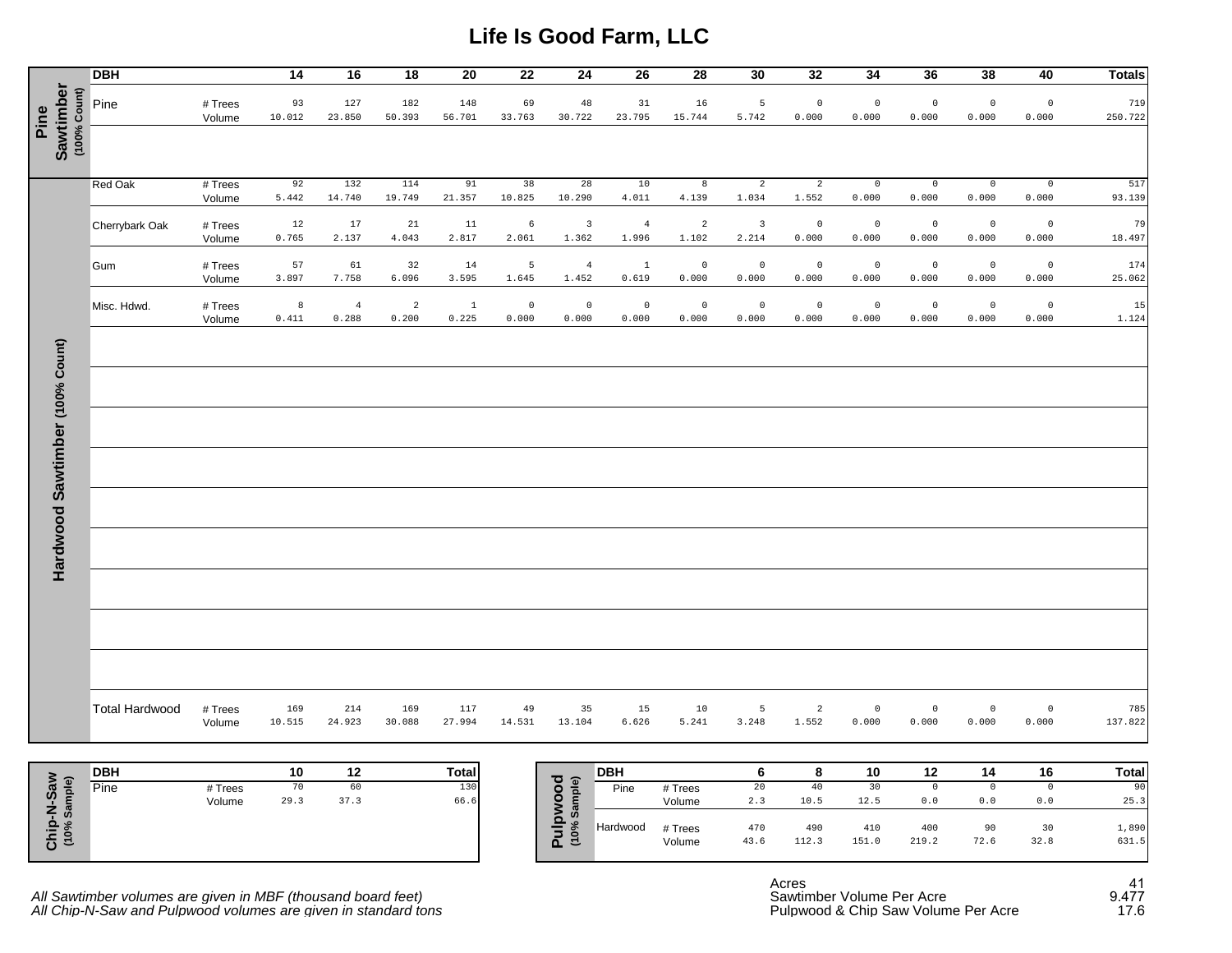